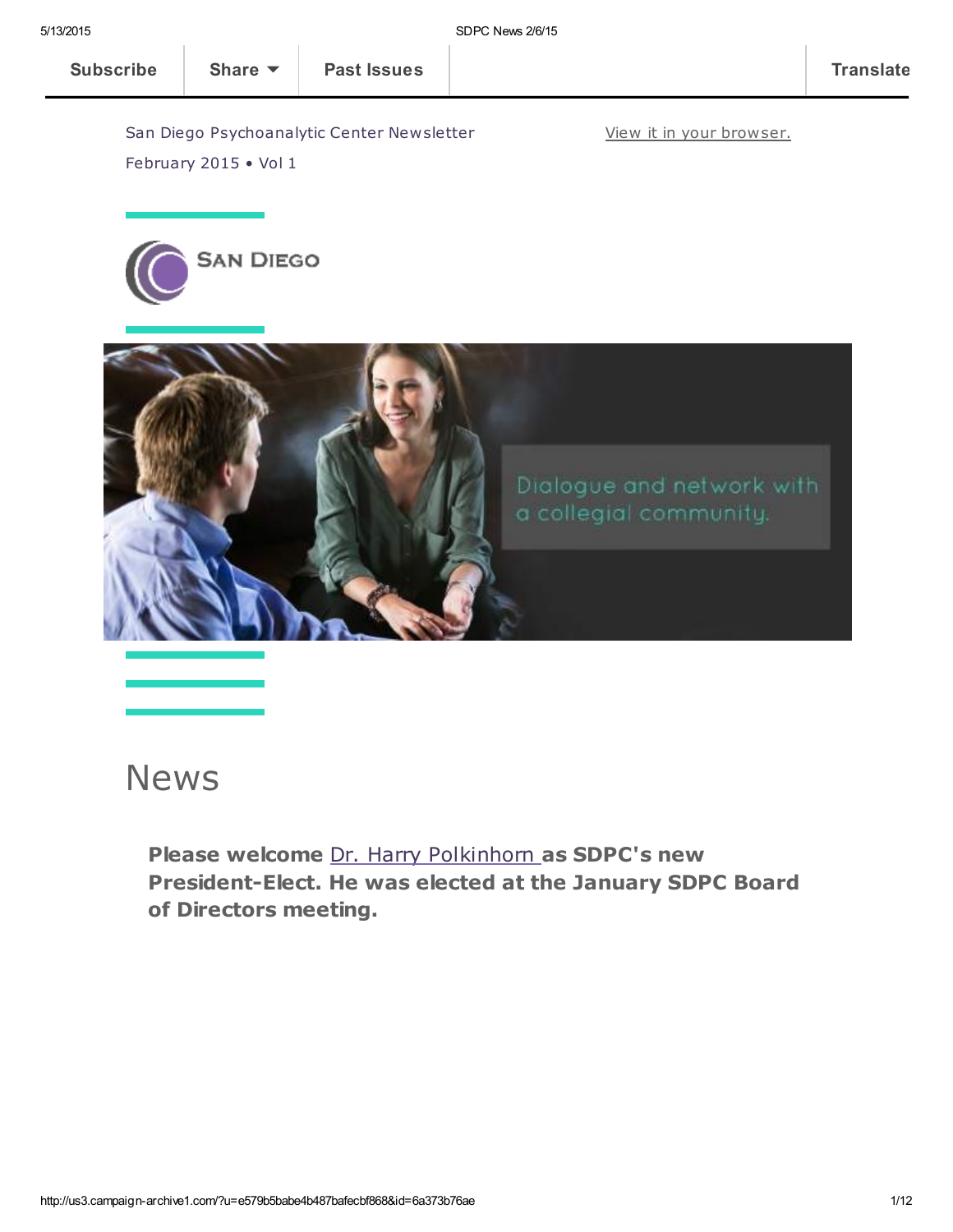

Harry Polkinhorn, Ph.D., maintains a private practice in psychoanalysis and psychoanalytic psychotherapy in University City. He is a licensed Marriage and Family Therapist with over 12 years' experience treating individuals, couples, and children. Dr. Polkinhorn's extensive background in the humanities provides him with a unique approach to the process of therapy. After living for years in Europe and a subsequent lengthy, dream-based treatment with a Jungian analyst, he was trained in adult psychoanalysis at the San Diego Psychoanalytic Center, where he is currently SDPC Librarian and Ralph R. Greenson Archivist. Dr. Polkinhorn is also Professor of English and Comparative Literature at San Diego State University, where he is Director of SDSU Press. He is a permanent visiting professor at the Pontifical Catholic University of São Paulo, Brazil, and adjunct in Depth Psychology at the Pacifica Graduate Institute. He has published over 40 books of poetry, fiction, translation, and edited collections. His work has been translated into Russian, French, Italian, Spanish, Portuguese, and other languages. Please see his website at [http://www.harrypolkinhorn.org](http://www.harrypolkinhorn.org/).

### Networking Event, 2/27/15

San Diego [Psychoanalytic](http://www.sdpsychoanalyticcenter.org/) Center invites the San Diego mental health community to a an evening of networking, dinner, and education on Friday, 2/27/15. CME included.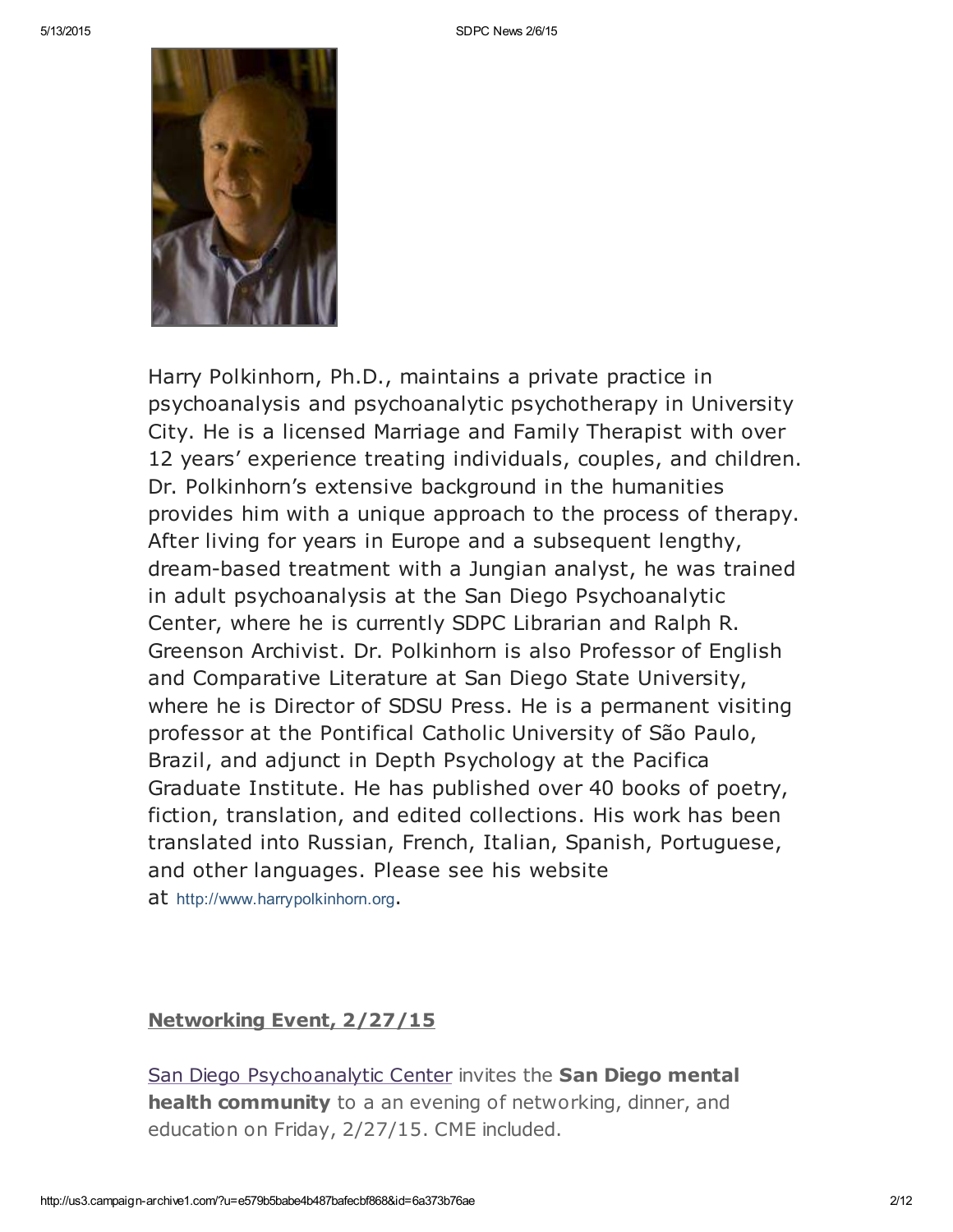SDPC member Daniel [Blaess,](http://www.sdpsychoanalyticcenter.org/members/profiles/32#profile-main) Ph.D. will present Show Me the Money: Financial Issues in Psychotherapy. He will explain how dealing with money, for both the therapist and the patient, affects clinical work and the treatment as it unfolds. Transference and countertransference will be discussed.



Join your colleagues for an enjoyable evening including 3-course dinner with wine at Tom Ham's Lighthouse on Harbor Island. 2150 Harbor Island Drive, San Diego, CA 92101

Friday, February 27 6:00 - 8:00pm \$59 per person.

Space is limited! Please RSVP to SDPC Administrator Michelle Spencer [sdpc.michelle@gmail.com](mailto:sdpc.michelle@gmail.com) by February 20th to reserve your space and select your meal preferences.

And please tell your [friends](mailto:?subject=Show%20me%20the%20money%20-%20SDPC%20networking%20event%202%2F27%2F15&body=Greetings.%20Check%20out%20this%20upcoming%20networking%20event%20open%20to%20any%20San%20Diego%20mental%20health%20professional.%20%0A___%0ASan%20Diego%20Psychoanalytic%20Center%20invites%20the%20San%20Diego%20mental%20health%20community%20to%20a%20an%20evening%20of%20networking%2C%20dinner%2C%20and%20education%20on%20Friday%2C%202%2F27%2F15.%20CME%20included.%20%20%0A%20%0ASDPC%20member%20Daniel%20Blaess%2C%20Ph.D.%20will%20present%20Show%20Me%20the%20Money%3A%20%20Financial%20Issues%20in%20Psychotherapy.%20%20He%20will%20explain%20how%20dealing%20with%20money%2C%20for%20both%20the%20therapist%20and%20the%20patient%2C%20affects%20clinical%20work%20and%20the%20treatment%20as%20it%20unfolds.%20%20Transference%20and%20countertransference%20will%20be%20discussed.%0A%20%0AJoin%20your%20colleagues%20for%20an%20enjoyable%20evening%20including%203-course%20dinner%20with%20wine%20at%20Tom%20Ham%27s%20Lighthouse%20on%20Harbor%20Island.%0A2150%20Harbor%20Island%20Drive%2C%20San%20Diego%2C%20CA%2092101%0A%20%0AFriday%2C%20February%2027%0A6%3A00%20-%208%3A00pm%0A%2459%20per%20person.%0A%20%0ASpace%20is%20limited!%20Please%20RSVP%20to%20SDPC%20Administrator%20Michelle%20Spencer%20sdpc.michelle%40gmail.com%20%20%20by%20February%2020th%20to%20reserve%20your%20space%20and%20select%20your%20meal%20preferences.%20%0A%0AAnd%20please%20tell%20your%20friends%20about%20this%20networking%20event.%20) about this networking event.

## Donate to SDPC Through [Amazon](http://www.sdpsychoanalyticcenter.org/node/395#overlay-context=node/395) Smile

[AmazonSmile](http://smile.amazon.com/about) is a simple and automatic way for you to support SDPC every time you shop, at no cost to you. Amazon will donate 0.5% of the price of each purchase you make through AmazonSmile to SDPC. Sign up now and specify San Diego Psychoanalytic Center as the organization of your choice.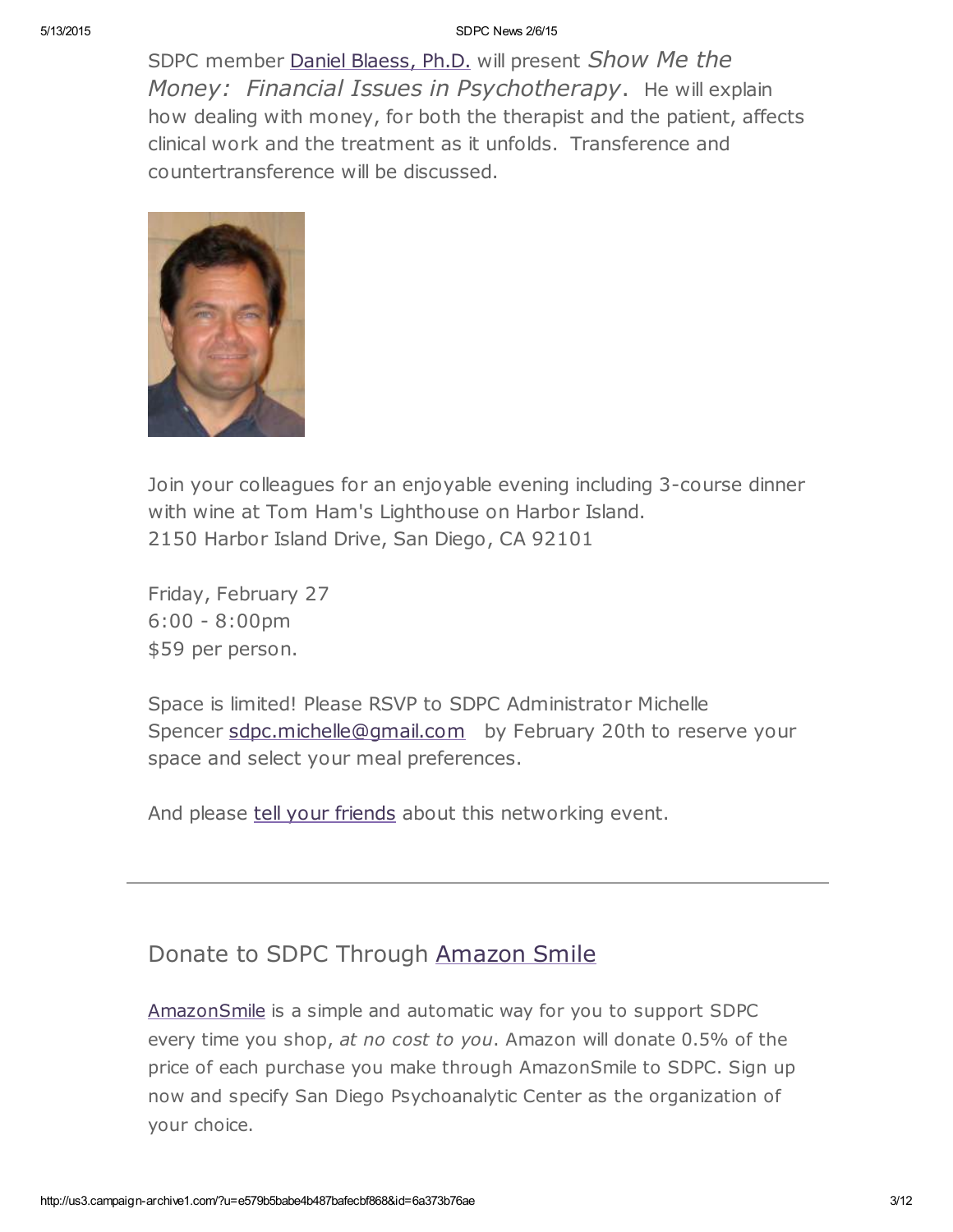## UCSD Department of Psychiatry Grand Rounds & Research Lecture Series

UC San Diego Department of Psychiatry Subscribe to the Department Website Google Calendar for upcoming talks. Archived lectures available under Education Menu/Grand Rounds Tab.

Tune in and watch live!

For further information contact: nmurphy@ucsd.edu or call 619.543.3387

## Member Publications

Maria [Ritter,](http://www.sdpsychoanalyticcenter.org/members/profiles/3#profile-main) Ph.D., authored the book, On The Path and **Other Wanderings**, which is now available on Amazon (see link below).



The author, who grew up in Germany during and after WWII, sifts through the warm ashes of her painful memories and restores them with a healing vision. Joyful, traumatic, humorous and puzzling experiences find their reflective voice in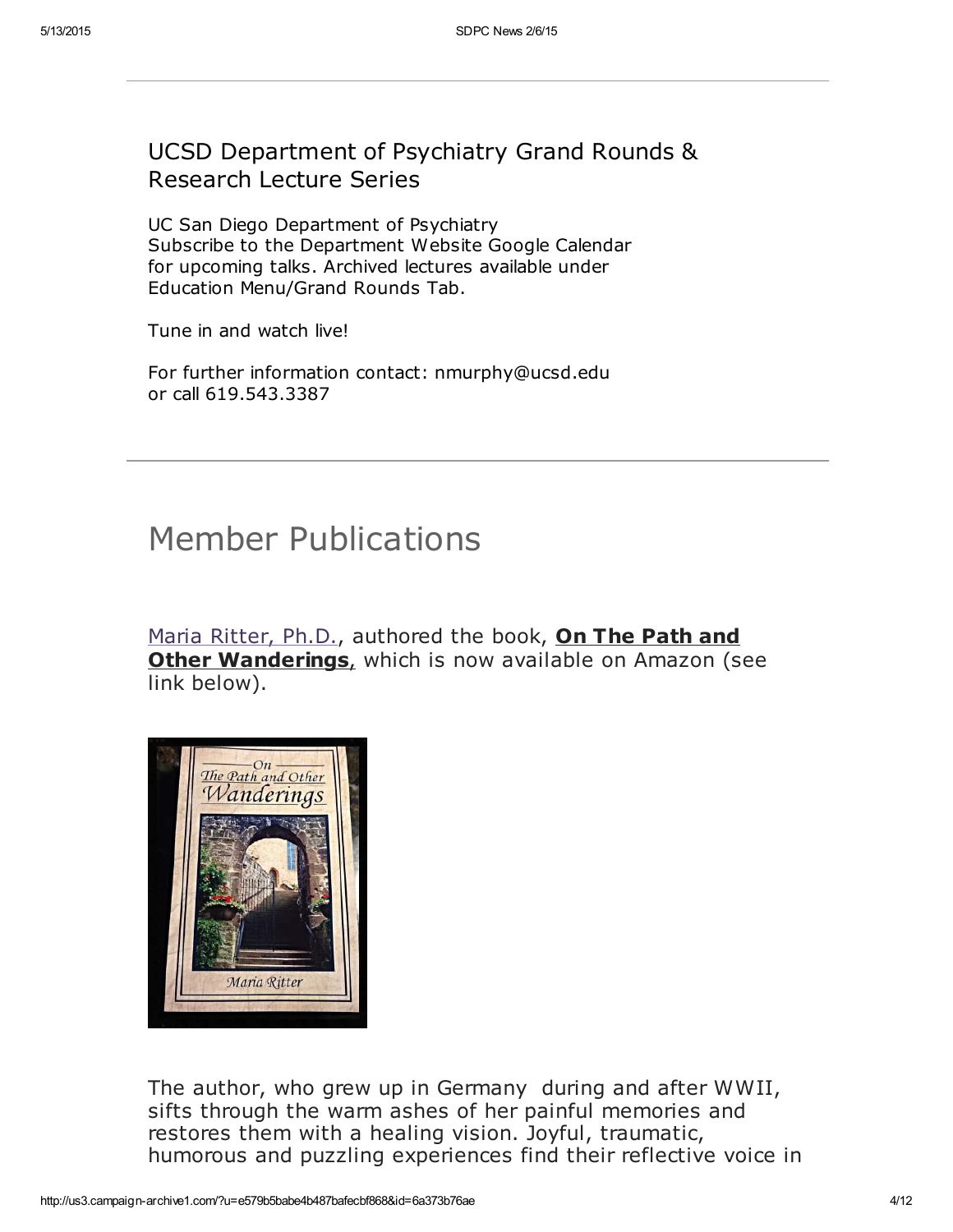this collection of poems and stories on people, animals and encounters.

### You may find the book on Amazon

here: http://www.amazon.com/On-The-Path-Other-[Wanderings/dp/1505578094/ref=pd\\_rhf\\_eetyp\\_p\\_img\\_2](http://www.amazon.com/On-The-Path-Other-Wanderings/dp/1505578094/ref=pd_rhf_eetyp_p_img_2)

## SDPC Member Spotlight

## Kristin Whiteside, Ph.D.

Student, SDPC Adult Psychoanalytic Program



Hometown: New Orleans, LA

### What was your pathway toward entering the mental health field?

It began in college with an initial interest in medicine, behavioral medicine in particular. I was curious about the behavioral aspects of health and why people make choices that are not in their best interest. I didn't realize it at the time, but I was on the path towards understanding unconscious motivation. Drawn to health psychology, I worked with a professor studying the physical and emotional benefits of writing. Guess what? Writing daily about your feelings about a stressful or traumatic event produced measurable changes in physical health as well as depression and anxiety. There was a personal connection to this work, as I was an avid letter writer and kept a journal. Validation of the benefits of writing initiated my interest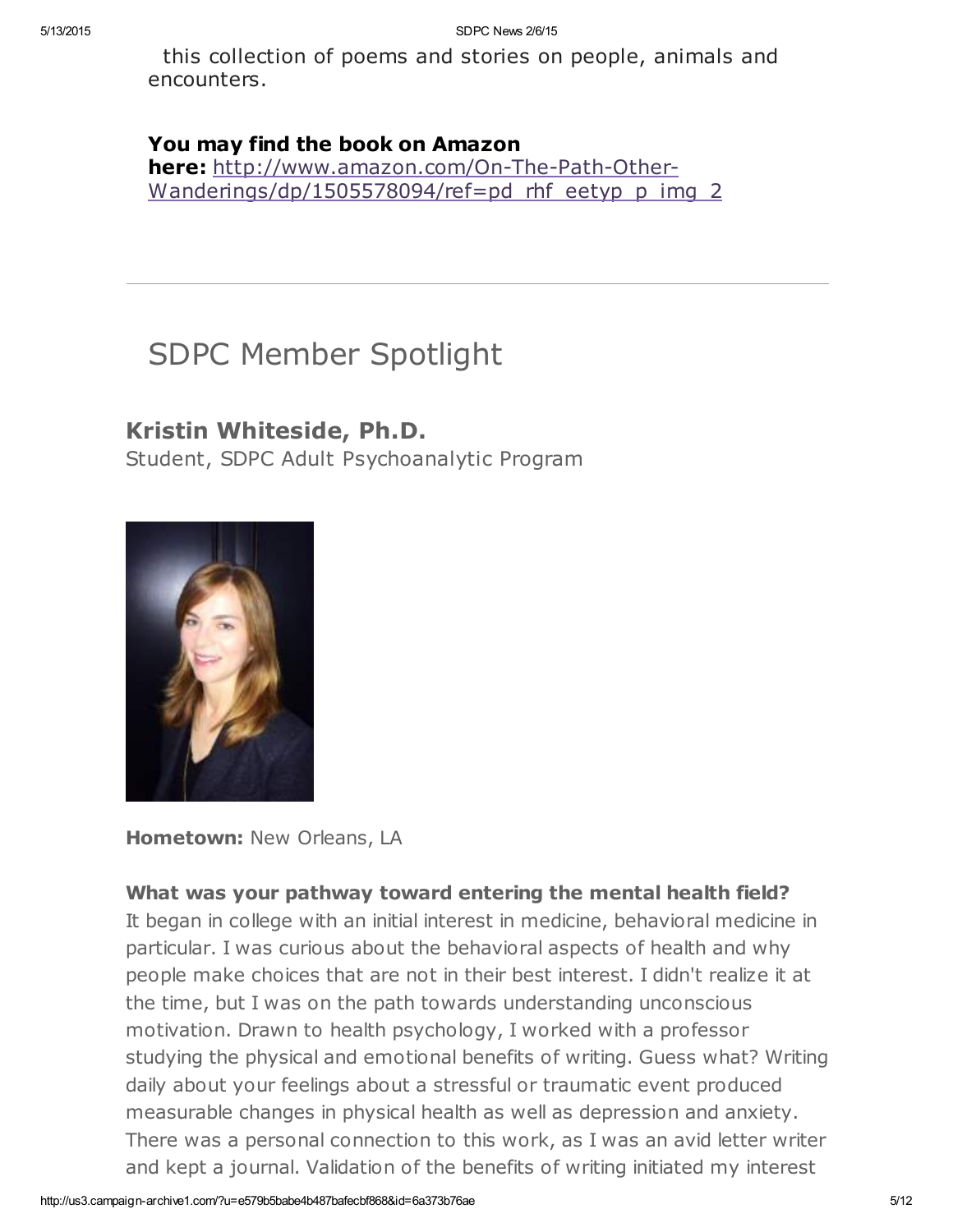in unconscious mental life and the mechanisms of expression, change, and growth.

## And what drew you to psychoanalysis/psychoanalytic psychotherapy?

My interest in psychoanalysis resulted from the merger of my interests in the intellect and cognitive functions with emotional and subjective experience. Early in my training, I provided psychoeducational assessment, and I worked individually with students to develop learning strategies. As I developed relationships with my students, I saw the connection between their cognitive challenges and their ability to connect in a relationship with me. Focused on academics, we were discussing their brains, but I really wanted to learn about their minds.

I pursued my interest in the mind during an internship in a college counseling center, with the guidance of a psychoanalytically-oriented supervisor. The relationship with my supervisor and the theory opened a window beyond understanding patients in terms of symptoms and history. I learned through the experience that understanding could be achieved within our interactions and mutual feelings. The experience of thinking about a patient from an interpersonal point of view, considering when and how to intervene, and achieving change was compelling, and I have thus sought opportunities for psychoanalytic supervision and training ever since.

### Tell us about your educational experience thus far at SDPC: Particular courses, experiences, teachers, supervisors/consultants that have been most formative?

Each of my instructors has left a unique mark on my understanding of the mind. As a beginning analyst, I have found it very useful to think about the various ways that one may listen to patients. As such, the coursework on modes of communication, countertransference, and thinking about the child within the adult have been particularly influential. I am enjoying the theoretical courses as well, which have presented diverse viewpoints on modern ego psychology to intersubjective theory.

## How has your training in psychoanalysis or psychoanalytic psychotherapy affected a) your practice, and b) your professional development? Other areas of life?

I am in the process of building my private practice, and psychoanalytic training has benefitted my professional growth twofold. I have been able to work more intensively with patients and in particular have been able to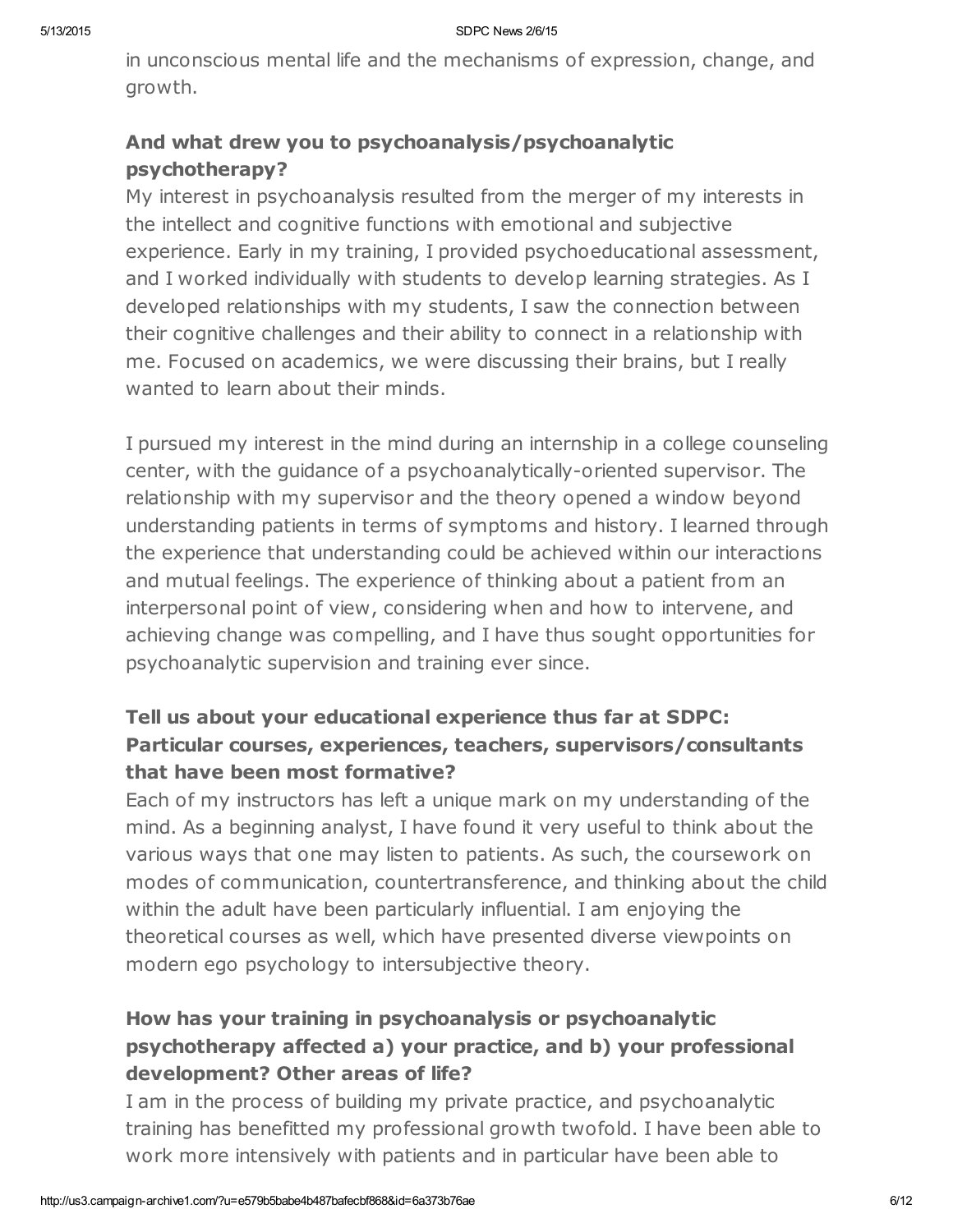address difficult feelings and resistance early in the treatment. In addition, my personal analysis has helped me to move forward towards my goals and aspirations, both personal and professional. It is not easy to integrate psychoanalytic training with one's real life, but the relationships that I have developed with fellow candidates, instructors and supervisors have enriched my life and work immeasurably.

### How else have you applied your analytic knowledge?

Psychoanalysis has been criticized for its lack of accessibility. Indeed, it is a costly treatment in terms of time and money. However, psychoanalytic thinking can and must benefit those who are not traditional candidates for psychoanalysis. In addition to my practice, I provide psychological services to students at The Preuss School UCSD, a charter school for disadvantaged students in grades 6 through 12. While there are limitations to the frequency and duration of the therapy that I provide, my work is psychoanalytically informed. Students in the counseling program learn to be curious, to look inward, and become more skilled at mentalizing. Further, they learn to speak about difficult feelings with an adult, and I have seen this generalize to their developing improved relationships with other adults in their lives. It can be challenging work with a population that is burdened with external stressors such as poverty, immigration issues, and acculturation challenges. However, students do learn to cope with their difficulties, and to take responsibility for their choices. As one student mentioned at the termination of therapy, "I learned that there is a reason for everything that I do, and that I can ask myself why I do what I do."

### Tell us about your practice and who you are most interested in working with.

In my practice, I provide psychoanalytic psychotherapy for adolescents (age 12 and older) and adults seeking treatment for depression, anxiety disorders, and relationship difficulties. I also have an interest in treating patients diagnosed with ADHD, Learning Disorders, and high-functioning Autism Spectrum Disorders. In the case of younger patients, I involve parents in the therapy in order to help them to better understand, cope with, and assist their children with their developmental needs.

### Where is your practice, and how can potential patients contact you?

My practice is located in Encinitas just off of the 5 freeway at Santa Fe Drive. I may be reached at 760-707-7540.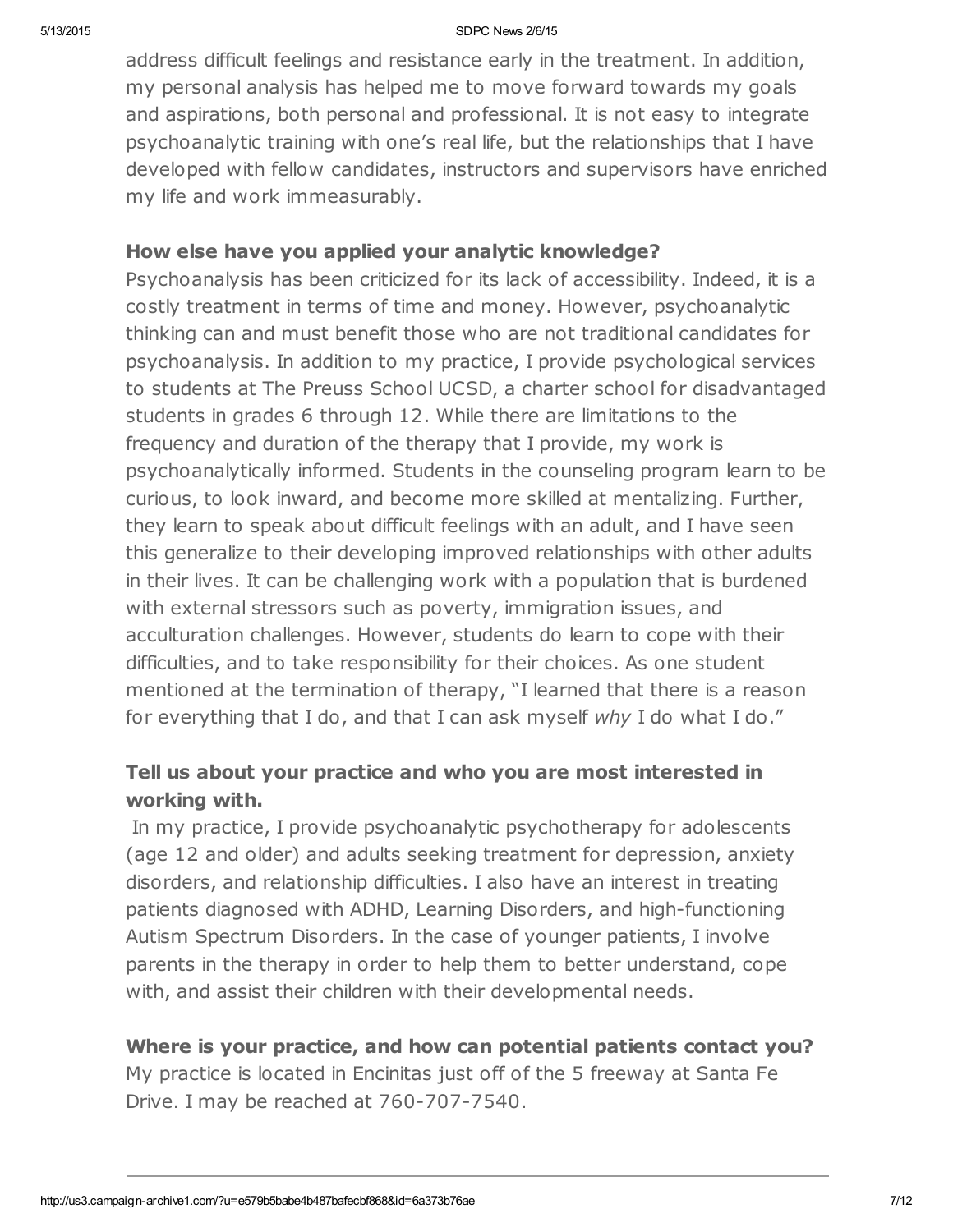## SDPC Educational Events

### To Act or Not to Act: Ethical Challenges to Psychodynamic Treatment

Presenters: Steven Bucky, Ph.D., Joanne Callan, Ph.D., ABPP, Brent Caudill, J.D., & Sylvie Shuttleworth, Ph.D.

When: Saturday, February 21, 2015 9:00 a.m. - 1:00 p.m. (8:30 a.m. – light breakfast)

Where: SDPC

Cost: Members free, non-members \$50, students \$25

### [Register](http://www.sdpsychoanalyticcenter.org/register-and-pay-online) and Pay

#### CEUs: 4

~This panel focuses on advanced ethical practice for mental-health practitioners, describing enforceable standards and aspirational principles for mental-health professionals. The presentation emphasizes: (1) five general principles that are relevant to all mental-health professionals; (2) an ethical decision-making process when faced with the potential ethical, legal, clinical dilemmas; (3) those specific ethical principles in which mental-health professionals are accused within civil lawsuits, ethics, and licensing-board complaints; and (4) supervision characteristics impacting legal and ethical issues in mental-health practice. Consultation, record-keeping, and informed consent are also discussed.

A section of this presentation focuses on high-risk clinical situations, high-risk patients, with examples from malpractice cases filed against mental-health professionals. Another section focuses on mismanagement and courtroom processes (such as negligence that often emerge during malpractice legal cases) and standards of care. There will be a section on ethical issues faced by clinical supervisors and ethical and legal issues commonly faced within academic institutions. There will also be a discussion of HIPAA, evaluating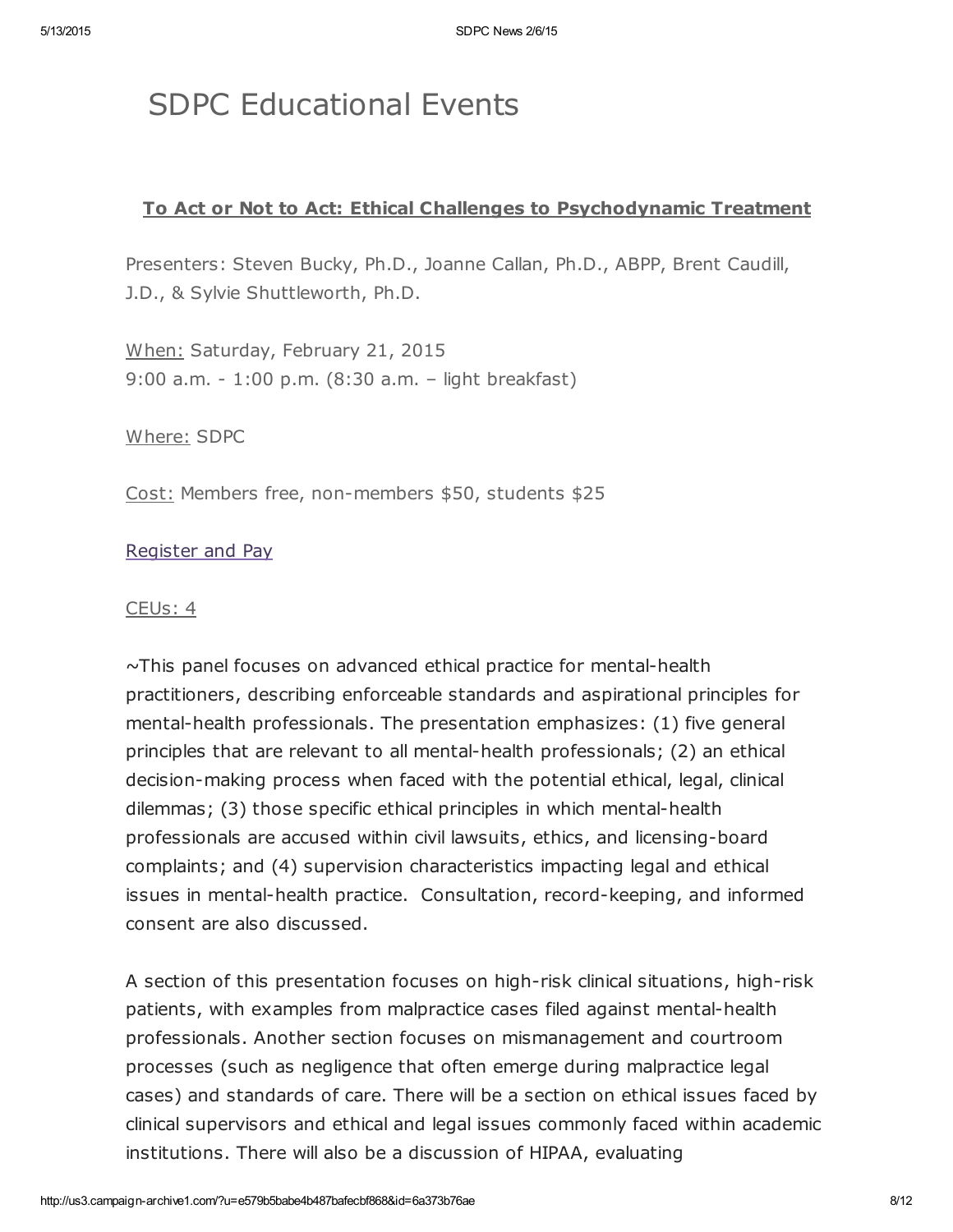dangerousness, and the need for professional boundaries.

### Presenter Information:

Steven F. Bucky, Ph.D., is a Distinguished Professor, Director of Professional Training, and Chair of the Ethics Committee at Alliant International University, where he has served as Chair of the Faculty Senate, Executive Director of the Addictions Institute, and the Interim Systemwide Dean at the California School of Professional Psychology at AIU. Dr. Bucky was on California Psychological Association's Board of Directors from 1996 to 2000, on CPA's Ethics Committee from 1990 to 1997, Chair of the annual convention from 1999- 2000, and was President of CPA in 1997. He is President/Chairman of the Board of the McAlister Institute. Dr. Bucky has published more than 150 papers, presented at the American Psychological Association and the California Psychological Association, and has edited The Impact of Alcoholism. Dr. Bucky is the recipient of numerous awards, including the Silver Psi Award and the Distinguished Service Award from the California Psychological Association. Dr. Bucky is a consultant to California's Board of Psychology, Medical Board, Board of Behavioral Sciences, and the Attorney General's office, has consulted with the District Attorney's office, the U.S. Attorney's office, the City Attorney, and numerous attorneys who specialize in the defense of mental-health professionals. Dr. Bucky is also a consultant to the NFL, the San Diego Chargers, and the Athletic Department at San Diego State University. He currently serves as the Team Psychologist to the San Diego Padres.

[Joanne](http://www.sdpsychoanalyticcenter.org/members/profiles/19#profile-main) Callan, Ph.D., is a Distinguished Professor in the California School of Professional Psychology – San Diego of Alliant International University. She is a Training and Supervising Analyst at the San Diego Psychoanalytic Center, and she is also a Clinical Adjunct Associate Professor in the Department of Psychiatry, University of California, San Diego. She is a Diplomate in Clinical Psychology of the American Board of Professional Psychology and a Fellow in the American Psychology Association and in the San Diego Psychological Association. Her scholarly work focuses on lifespan development as informed by attachment and object-relations theories, professional ethics, professional education and training, and gender development

**Brent Caudill, J.D.,** practices law in the Orange County office of Callahan, Thompson, Sherman, & Caudill, LLP. He is a graduate of Michigan State University (B.A. in Psychology with high honors, Honors College, Phi Beta Kappa, 1972) and Georgetown University Law Center (J.D. 1976), and an active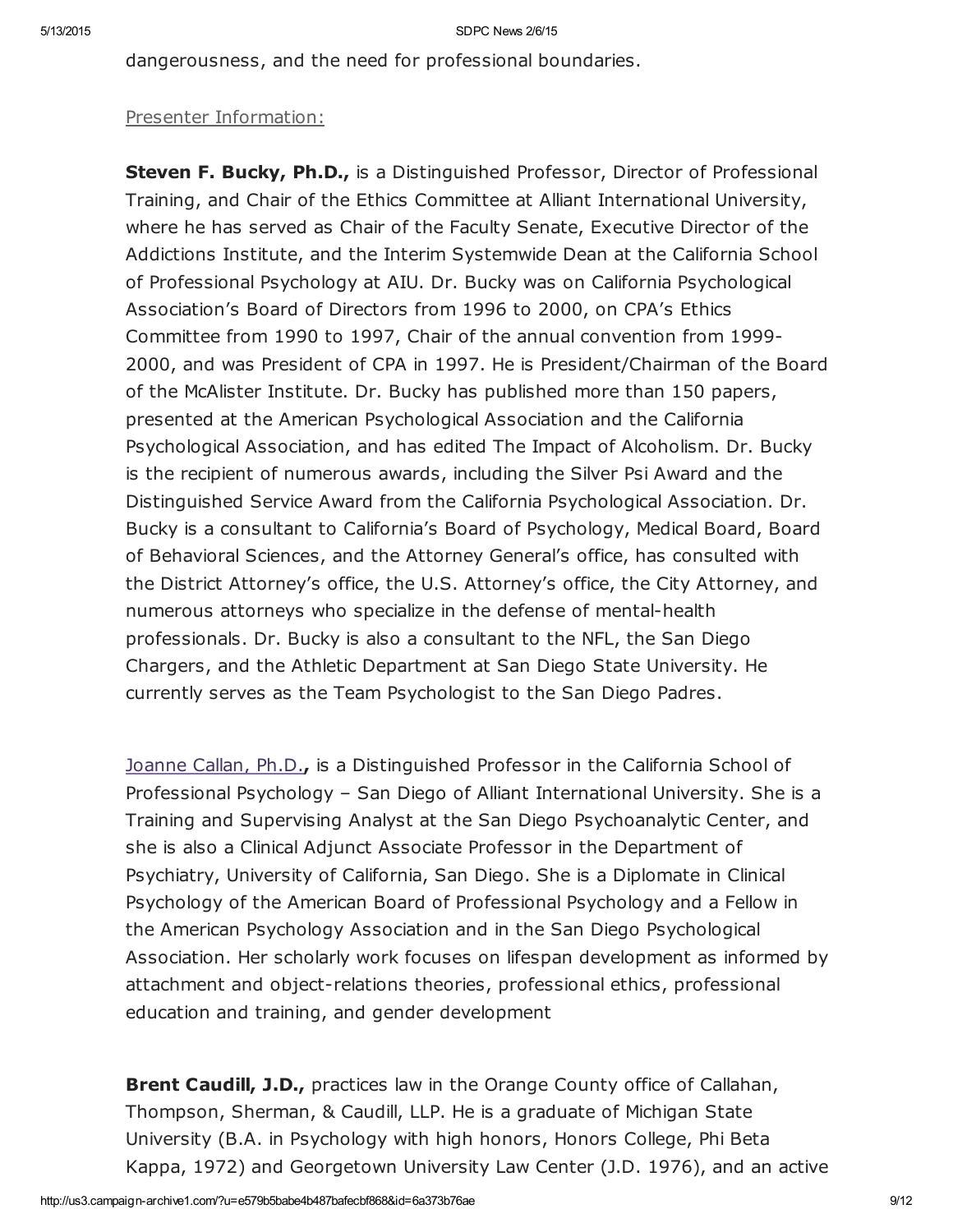member of the California bar and an inactive member of the District of Columbia bar. Mr. Caudill is admitted to practice before the U.S. Court of Appeals for the District of Columbia Circuit; U.S. Ninth Circuit Court of Appeals; and all United States District Courts of California. He is a recognized expert in the area of defense of mental-health professionals, both in the civil and administrative contexts. He represented mental-health professionals in the precedent-setting cases of Krikorian v. Barry, Fourth District Court of Appeal (1987), Gootee v. Lightner, Fourth District Court of Appeal (1990), and Trear v.

See more upcoming educational events [here.](http://www.sdpsychoanalyticcenter.org/community-connections/upcoming-events)

The San Diego Psychoanalytic Center is dedicated to promoting the relevance and vitality of psychotherapy and psychoanalysis

Advanced Training Innovative, inspiring and individualized education

#### Continuing Education

Educational events for mental health professionals and the public about psychoanalytic thinking and clinical applications in diverse settings

#### **Mentoring**

Fellowship for mental health trainees early-career therapists

Community Involvement Connections with mental health professionals, academic institutions, and professional societies

#### Referral Service

Referrals for psychoanalysis and psychoanalytic psychotherapy for adults, adolescents and children in the San Diego area (619-615-8428)

Events and Celebrations Upcoming event: Spring celebration to honor new grads

Collegial Connections Community of supportive, experienced, and dedicated psychoanalytic therapists

Practice Promotion Support in building your therapy practice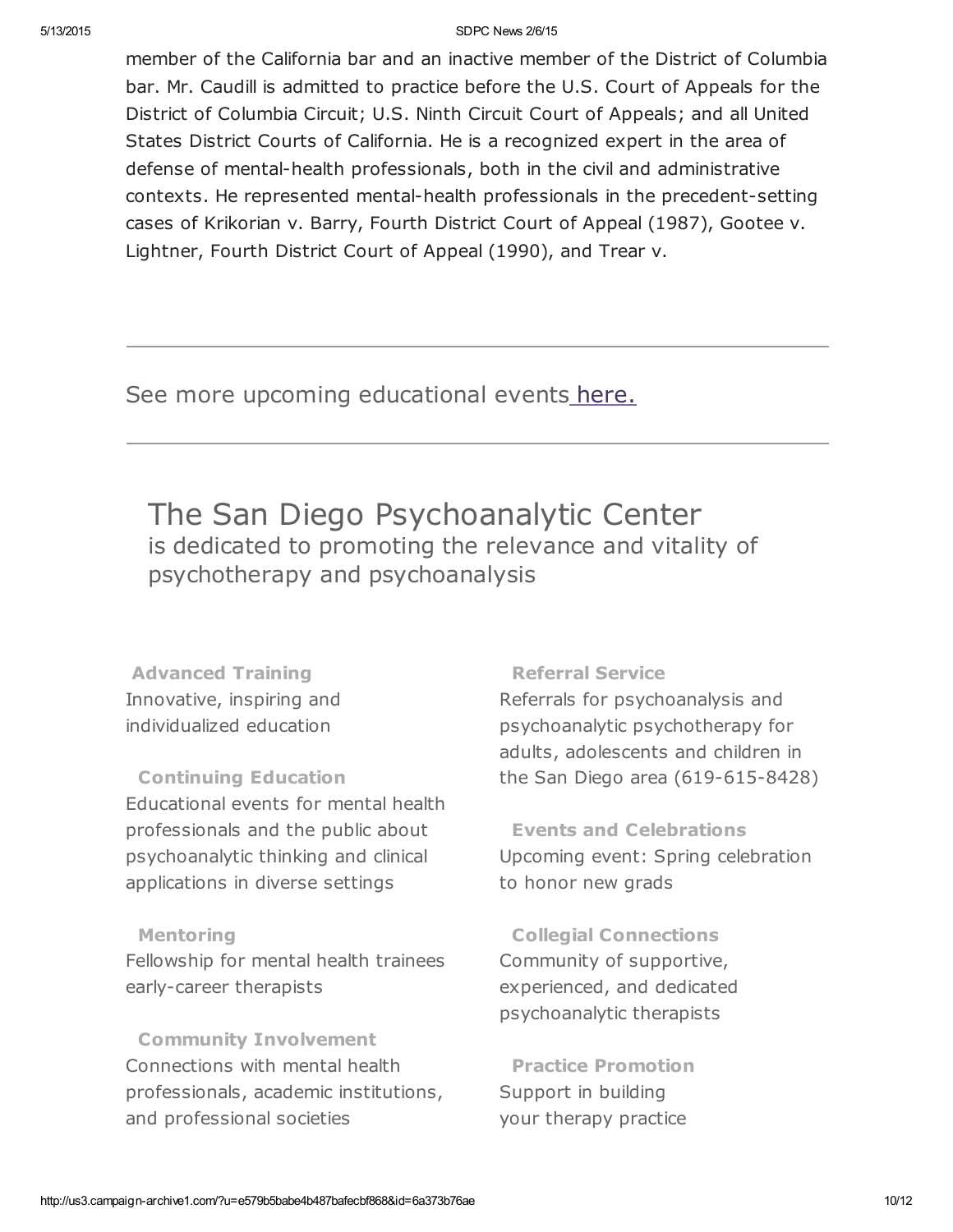# Services Offered By SDPC Members

Please send your Announcements to: sdpc.michelle@gmail.com

## SDPC Member Classifieds

Office available in Hillcrest, Tuesdays and Thursdays, in new, attractive building, with nice group of psychologists. \$200/day, includes coffee. If interested contact Laurie at: 619-342-1412

REMINDER: Please send all future announcements/event advertisements to Ms. Michelle Spencer at: sdpc.michelle@gmail.com. They will be included in the next volume of the SDPC weekly newsletter.

## Donate to SDPC Through [Amazon](http://www.sdpsychoanalyticcenter.org/node/395#overlay-context=node/395) Smile

[AmazonSmile](http://smile.amazon.com/about) is a simple and automatic way for you to support SDPC every time you shop, at no cost to you.

Amazon will donate 0.5% of the price of each purchase you make through AmazonSmile to SDPC.

Sign up now and specify San Diego Psychoanalytic Center as the organization of your choice.

Submit Your [Announcements](mailto:sdpc.michelle@gmail.com?subject=Announcement%20for%20next%20edition%20of%20SDPC%20newsletter&body=To%20the%20Editor%2C%20SDPC%20newsletter%0A%0APlease%20include%20the%20information%20below%20in%20the%20next%20issue%20of%20the%20SDPC%20newsletter.%20%0AThank%20you.%20%0A%0AFull%20Name%3A%20%0AEmail%3A%20%0APhone%3A%20%0A%0A____________%0A%0AAnnouncement%2F%20News%2F%20Wanted%20(e.g.%2C%20office%20to%20share))